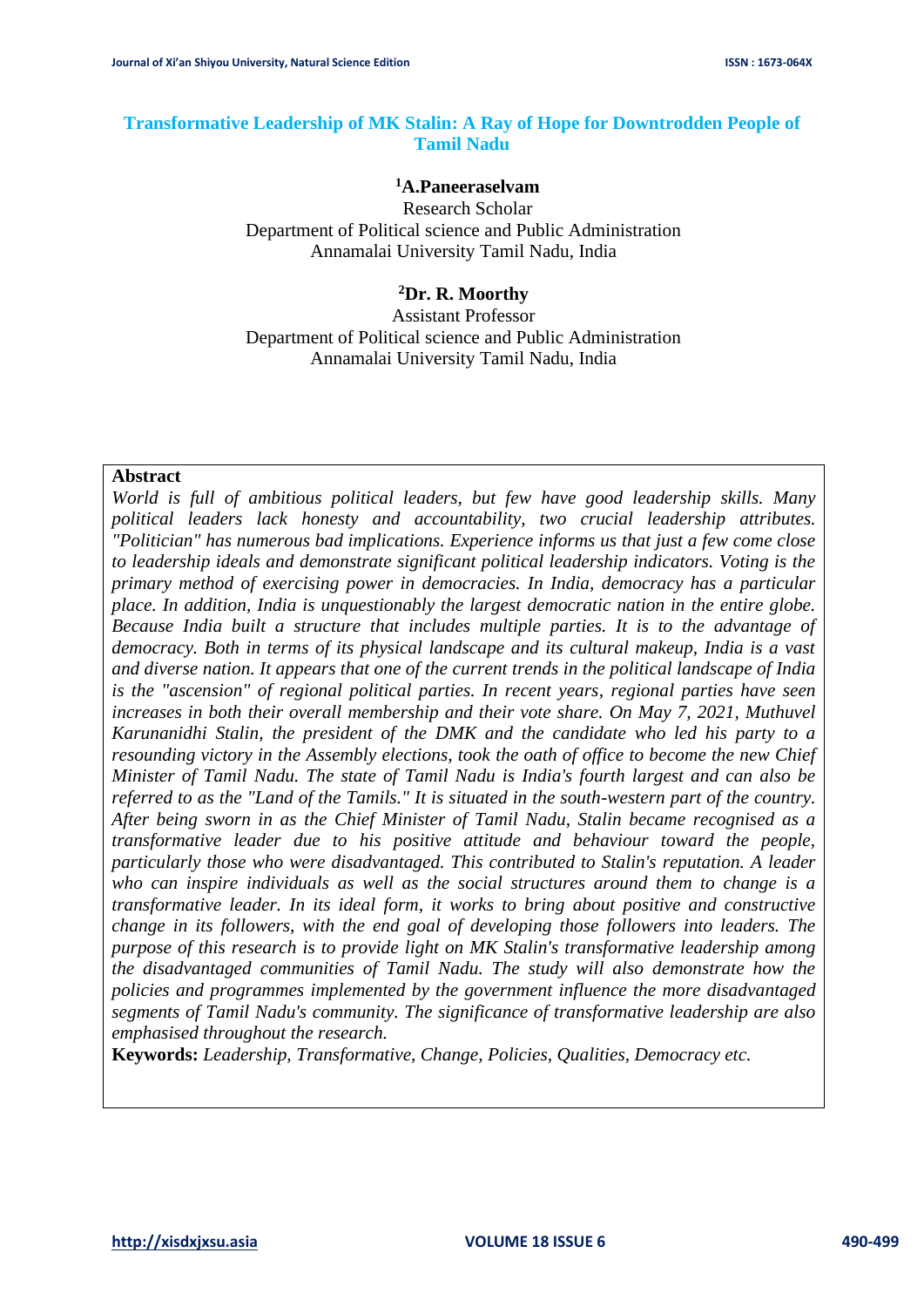#### **Introduction:**

India is the democracy with the most people living in it. After being ruled for hundreds of years by a succession of kingdoms that included the Mughals, the Cholas, and the British, India finally won its independence from European colonisation in 1947. The people of India were then given the chance (Gill, M. S) to vote for and choose their own leaders through democratic elections. India is the largest populous democracy on the planet, boasting a population of 1.2 billion people and (Dyson, T., Cassen) covering a land area of 7.4 million square kilometres. In 1947, shortly after India achieved its independence from British rule, a democratic government was installed in the country. Elections to the state legislatures and parliaments take place once every five years. These elections determine who will serve in the central government and in the state governments. There is a multiparty system in India, and in the state of Tamil Nadu, the DMK regional Party is extremely well-liked with general populace as well as oppressed members of society. This democratic breakthrough created a new ray of hope among the downtrodden sections of society in the year 2021, when MK Stalin became the chief Minister of Tamil Nadu. These sections of society were typically neglected by previous governments in terms of their development. MK Stalin's election as chief Minister occurred in the year 2021. After being sworn in as Chief Minister of Tamil Nadu, Stalin gained power and influence, which he eventually put to use for the betterment of less fortunate members of society. After carrying (Jeyaranjan, J) out a variety of initiatives aimed at enhancing the quality of life for less fortunate members of society, he is recognised as a leader who lends a voice to those who do not have one. He won the hearts of the people by progressively revealing himself to be a revolutionary leader with expansive and crystal clear vision. A transformative leader is one who motivates others to accomplish outcomes that are surprising or outstanding. It is said that transformative (Kumar, A) Leaders have optimistic expectations for their followers and believe that those followers can perform to the greatest of their abilities. As a consequence of this, they are able to motivate, encourage, and inspire others who follow them to accomplish above and above the ordinary. A transformative leader is one who can inspire and motivate their followers by first having a vision for the future and then communicating that vision to their followers.

# **Research Objectives:**

1. To Explain and analyse the Role and Importance of Transformative Leader for down Trodden sections of the Society.

# **Methodology:**

The current study could benefit from ex post facto research in addition to analytical research. As a consequence of this, the study is carried out in an analytical as well as descriptive fashion. As a direct consequence of this, both primary and secondary sources are utilised in the research. Using a qualitative method, secondary data was analysed. These sources included books and websites on the internet, as well as articles from newspapers and a variety of national magazines and publications.

## **Scope of the Study**

The Indian political system is distinguished by a number of essential characteristics, one of which is the existence of a large number of regional parties. They have established themselves as significant players in Indian politics on all three levels (the local, the state, and the national levels). The scope of its (Manikandan, C., & Wyatt) operations is typically limited to a single nation, state, or region. Its electoral support is concentrated in a specific geographical area. It does so while simultaneously articulating the interests of the region and identifying itself with a particular cultural,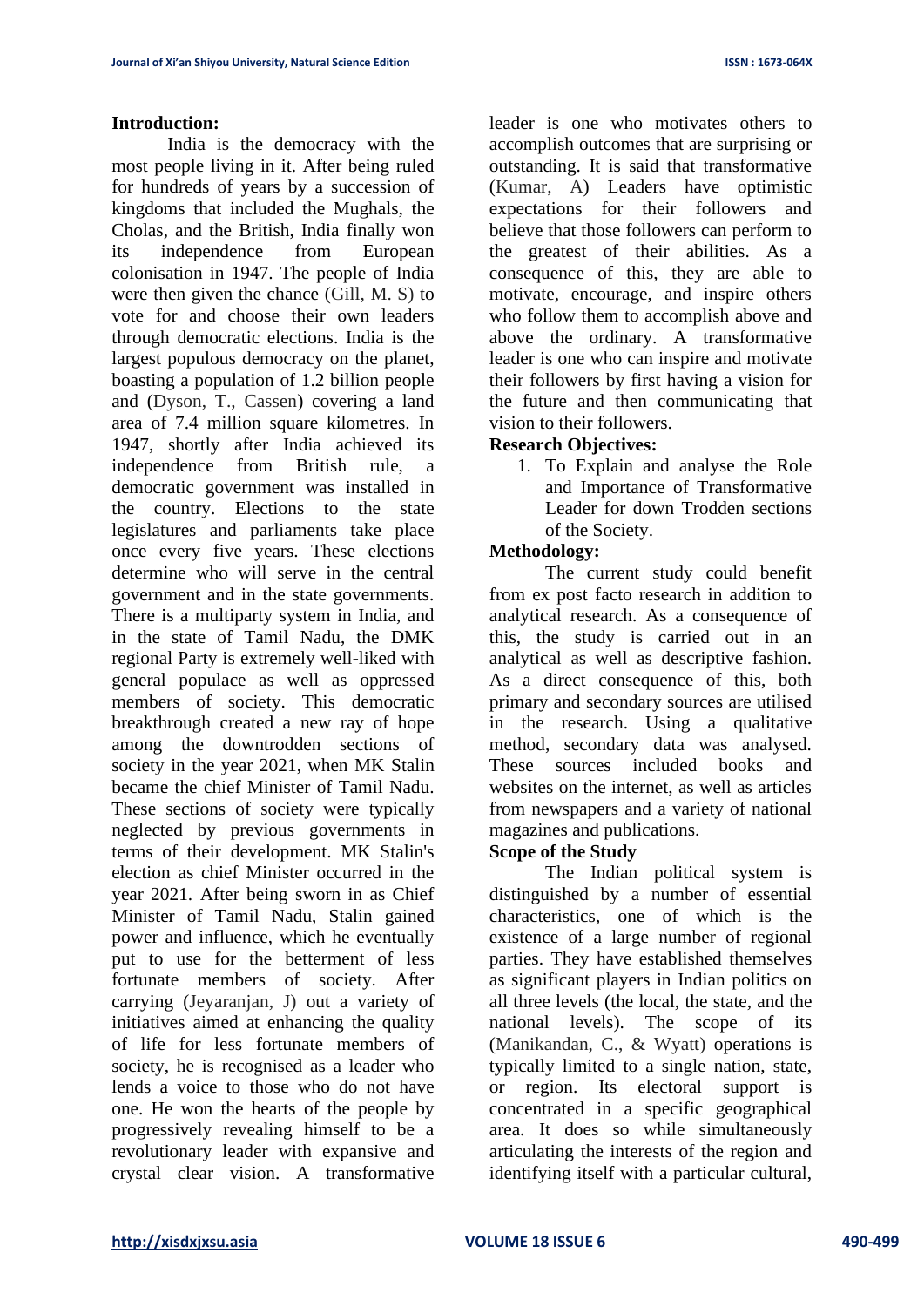religious, linguistic, or ethnic community. MK Stalin, a man known for his upbeat attitude and level-headed demeanour, was chosen to be the leader of Tamil Nadu after gaining widespread renown as a consequence of his popularity among the general populace. MK Stalin represents a glimmer of optimism in particular for those members of society who are disadvantaged in certain facets of society. People said that they got transformative leader who possess positivity, integrity, accountability, empathy, humility, resiliency, vision, and influence. The practise of positivity involves motivating individuals to achieve goals that they had never considered possible for themselves. Having integrity means never breaking a promise. Transformational leadership is the implementation of new ideas in an adaptive and universal way (Ackoff, R. L) to continuously improve and influence others positively. This can be done through improving others universally.

### **Discussion and Results**

DMK is Tamil Nadu's ruling party and Pondicherry's primary opposition. Along with AIADMK, it's Tamil Nadu's main political party. In power since 2021. C. N. Annadurai formed the DMK as a breakaway (Pal, J.,) faction in 1949. Annadurai commanded it from 1949 to 1969. Tamil Nadu's chief minister (Wikipedia) from 1967-1969. Under Annadurai, DMK won state elections with a strong majority in 1967. From 1969 to August 7, 2018, M. Karunanidhi led the party. He was Chief Minister five times, twice sacked. After Karunanidhi's death, Stalin took over. The UPA's third-largest party is the DMK. The DMK-led Secular Progressive Alliance has 159 seats. In Tamil Nadu's 2019 election, M.K. Stalin led the SPA. M.K. Stalin's alliance won 39 of 40 parliamentary (Pal, J., & Panda) seats and 12 of 21 Assembly seats. Tamil Nadu local elections were won by the DMK-led Secular Progressive Alliance. DMK-led SPA won 2021. In 234 seats, the coalition won 159. (47 percent) MKS is

TN's CM. The Indian Express ranked Stalin 30th in 2019. Stalin led 2021 Assembly for SPA. DMK won with 132 seats. Stalin took the oath on May 7, 2021, and became a transformative leader among the masses, especially the downtrodden. The next section examines MK Stalin's transformative leadership.

## **Transformative Leadership**

The transformation of Stalin Leadership is absolutely necessary to ensure that governmental operations run efficiently (Salehzadeh, R) and that the states goals and objectives are met. Leadership with a transformational focus brings possibilities closer to being realised. It's the deciding factor that determines whether or not all of the potential in the government and the people is realised. The transformative power of Stalin has an effect on the behaviour of other people. Thus the hallmark of the transformative leader is to influence others to fallow. The behaviour exhibited by a transformative leader during take care of people is known as transformative leadership. There are different types of leadership styles and transformative is considered one of dynamic leadership (Bass, B. M., and Waldman) which was assumed by MK Stalin in Tamil Nadu among masses. Transformational leadership adopts new concepts through a flexible and universal approach to influencing and developing people. This kind of leadership incorporates leader and follower collaboration to boost motivation. Motivational leaders try to convince (Bass, B. M., and Waldman) followers of the state's long-term goals. As a transformative leader, Stalin naturally sets an example for his followers and passes on his zeal by clearly describing his beliefs, what he is doing, and outlining his true personal opinions. As a transformative leader, Stalin is able to attain the required (Bass, B. M., and Waldman) objectives by holding unique qualities and attributes. He recognises people's strengths and trusts their convictions. His conviction in their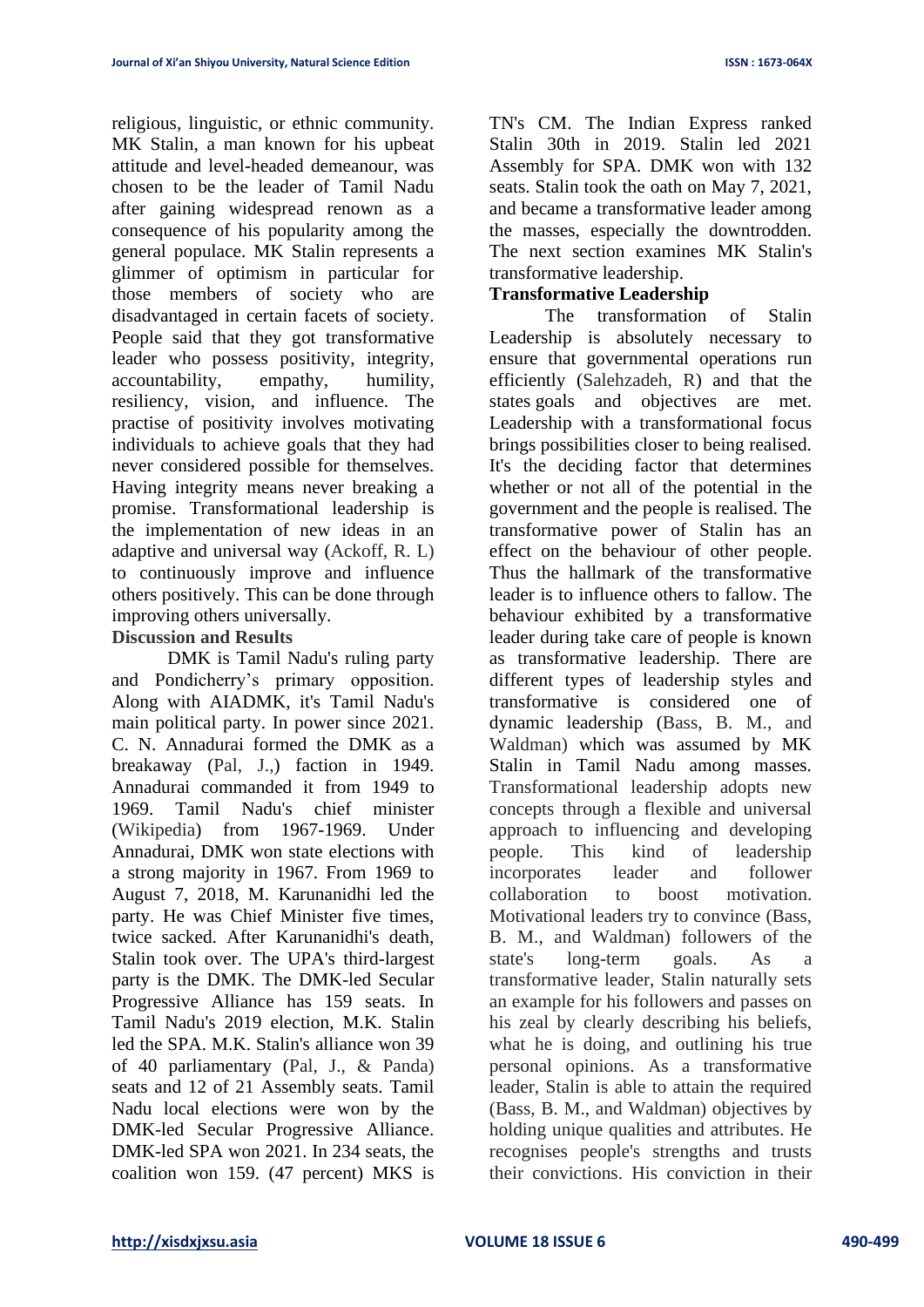abilities keeps him motivated and allows him to empathise with them emotionally. The transformational leader, like MK Stalin, produces concepts and skilfully convinces people to desire to achieve the goal.

# **The 4 "I's" of Transformational Leadership**

A transformational leader is one who practises a style of leadership that motivates the people take care by them to make positive changes as well as the government as a whole. These leaders foster an environment that is open to new ideas and constructive criticism, which ultimately results in improved social outcomes. Their roles as visionaries, mentors, and sources of motivation are complementary. To achieve this goal, transformational leaders must first establish a culture that is unique inside the state and government that they oversee. The attributes of a transformational leader (Avolio, 1991) go far deeper and should not be considered of as innate personality traits or kinds. This is crucial to remember when we consider the different types of leaders that spring to mind. If one desires to become a Transformative leader, they must develop behaviours, methods, and actions that are all firmly anchored in leadership philosophy. The four dimensions of leadership that make up the "I's" of transformational leadership are intellectual stimulation, individual consideration, inspirational motivation, and idealized influence. The anticipations that Stalin had for the democratic process are where the hope that poor (Waldman, 1991) and marginalised people in Tamil Nadu have placed their faith. Policies that benefit low-income people are being implemented by Stalin's government, and they are gaining traction in Tamil Nadu. The "populist" party has been competing with other parties in the state to give basic conveniences to the most economically disadvantaged members of the community. Despite the fact that this has helped more people join the mainstream of the

economic system, particularly those who were previously disadvantaged.

Transformative leaders are necessary because they determine government policy, form coalitions with other stakeholders, and make decisions that affect a country's well-being and the lives of its citizens. Transformative leadership (Bass, B. M., & Avolio) requires a leader to prioritise the country's long-term interests over their own current concerns. Strong Transformative leadership requires charm and honesty, as well as the capacity to assess a situation and make decisions (Diaz-Saenz) based on what is best for the majority. To be a transformative leader, you must have the courage and integrity to stand up for what is right, even if it means resigning from government or losing an election. In order to be a transformative leader, one must have a high degree (Sashkin, M) of statesmanship. A transformative leader who wishes to make a difference requires statesmanship. One who is able to discriminate between success and failure is an effective transformative leader. If you want to succeed, you need to have a clear vision and the ability to transform that vision into reality. The down trodden sections of the land of Tamil Nadu believed that MK Stalin is such a leader who has ability to transform that vision into reality.

## **Initiates and Transformative leadership of MK Stalin for Tamil People**

First and foremost, leadership relates to the ability to motivate and inspire a team of individuals. It's perhaps one of life's most critical considerations. The advancement of human civilization is a direct result of leadership. It's impossible for any state, group, or organisation to succeed without strong (Carless, S. A., Wearing) leadership. Furthermore, not everyone is blessed with this ability. This is due to the fact that effective leadership necessitates the presence of specific traits. A good leader must be able to motivate his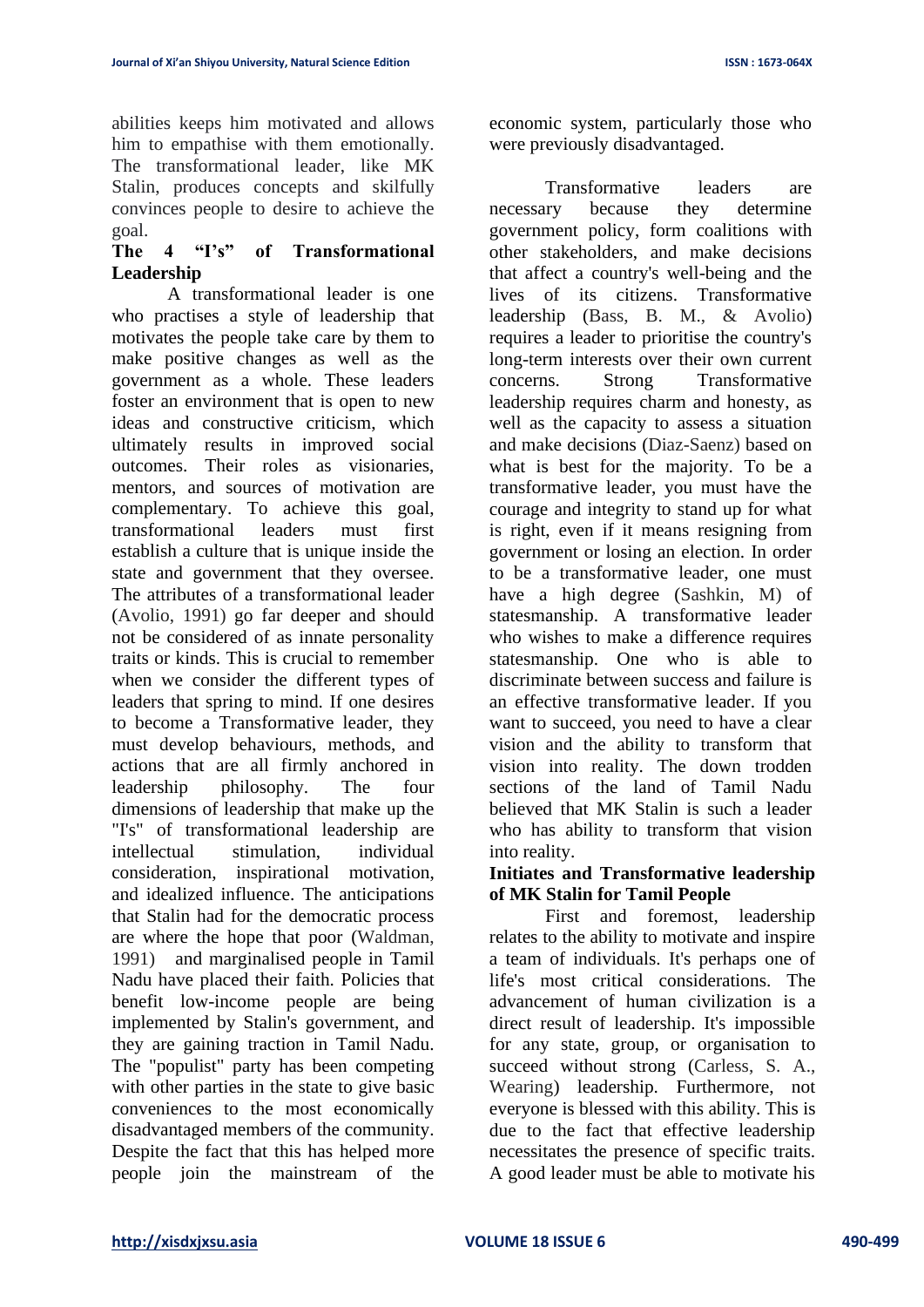or her team. A leader's responsibility is to provide an example for those who look up to him. In addition, he needs to keep them engaged whenever feasible. As a leader, you must never (Wyatt, 2016) give up hope when things get tough. A leader who is despondent is not capable of inspiring others. It's also crucial to be able to make decisions on your own. Other attributes mean little if a leader consistently makes poor choices. The state's success is further ensured by sound decision-making. If the leader fails to make wise decisions, the efforts of his (Manikandan, 2016) or her subordinates will be in vain. The need for leadership can be found in almost every aspect of our lives. MK Stalin, Tamil Nadu's transformative leader, instructed ministers and DMK MLAs not to praise him (The Hindu) when raising questions, starting bills, and delivering inputs. "Command, not request. You might praise party leaders and pioneers in a grant debate

The key to success is good leadership. Bad leadership on the other hand is a sure fire way to fail. As a result, the world revolves around good leaders. M.K. Stalin, a visionary leader, had introduced a slew of useful programmes for the poor and oppressed. The goal was to lend a hand to such a group in order to improve their economic situation.

Tamil Nadu CM M K Stalin declared education a "permanent asset" and asked political parties to fund girl students. Higher Education Assurance Scheme will benefit 6 lakh girl students a year, Vs 1 lakh under marriage support. Education aid reforms women's rights. It mandates women's education before marriage. His plan (Timesofindia) promotes social justice, equality, women's education, and modern (Senthil Kumaran.2021) thinking. It would provide aid directly to beneficiaries' accounts. It would increase the 46% of college-educated women. Only 24.5% of pending beneficiary applications was eligible, stated the CM. Implementation was flawed. He urged all

parties to help government school girls attend college.

MK Stalin is a transformative leader in Tamil Nadu. He said that Tamil Nadu was the fourth-least poor state. Stalin said Tamil Nadu should abolish hunger. Tamil Nadu's government intends to reduce poverty. Stalin launched 100-crore (Senthil Kumaran.2021) urban employment and 300-crore Namakku Naame. The CM also gave out 168.84 crore in welfare packages, inaugurated 38.52 crore in finished works, and laid 54 crore in foundation stones.

M.K. Stalin, a secular transformative leader, said the Dravidian model is humanity during Ramadan. Stalin praised Tamil (Indian Express) Nadu's humanism. He emphasised DMK's "Everything for all "philosophy. All need assistance. DMK's objective." He remembered DMK's Muslim programmes. He continued, "I'll always be there." Come always. DMK's interaction with minorities. He wished Ramadan.

Through the 'Ondrinaivom Vaa' campaign, our party aims to unite Tamil Nadu. Through this multi-format effort, M.K. Stalin's DMK hopes to reach 4 Cr state people. He aims to help 2.5M people, feed 20M poor people, reassure (Ondrinaivomvaa 2022) 10M families, and create a virtual forum of 10M+ good Samaritans.

Investing in education is wise. M.K. Stalin, leader of the ruling DMK, is focusing on young people. Since they focus on nutrition and education, these efforts will last. The Schools of Excellence programme is modelled after one in Delhi. Stalin recently visited Moscow. Tamil Nadu will develop model schools with better infrastructure and instruction. Music, dance, and other arts help kids acquire (Hindustantimes.com) many skills. Stalin offers 1-5th graders a free breakfast. First,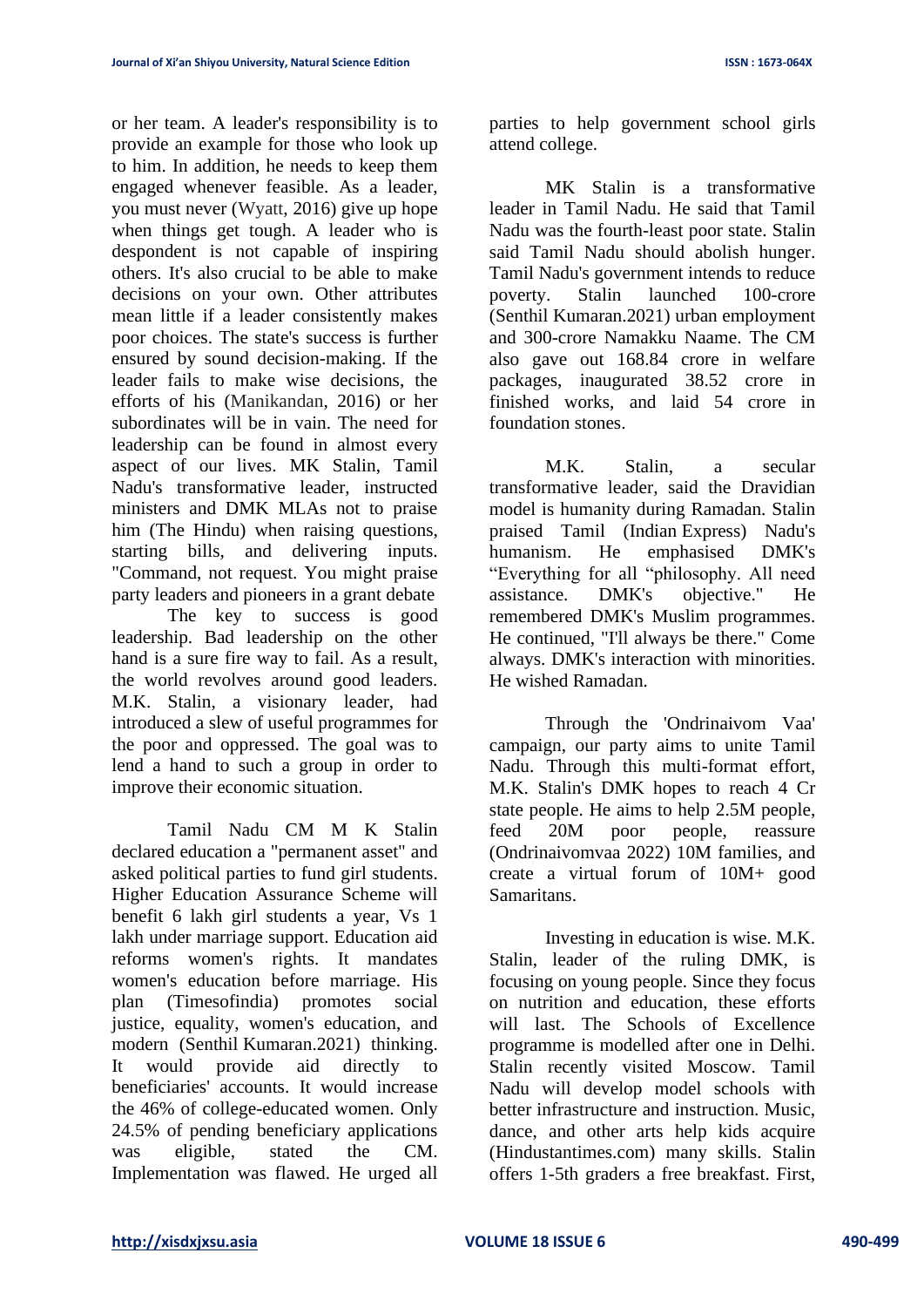a few municipal corporations, municipalities, and isolated villages will install the system before state-wide rollout. One of five anniversary plans he mentioned. An under-6 nutrition programme will be started. The state will develop 708 urban health centres to help the disadvantaged. This intends to treat urban inhabitants in their neighbourhoods like public health centres in villages. 8 a.m. to 11 a.m. and 4 p.m. to 8 p.m. To attain 'health for all' by 2030, 708 clinics would be opened in 21 cities, including Chennai, and 63 villages.

MK Stalin gave 2 crore rice card users Rs 4000 COVID-19. First payment is Rs 2000. Tamil Nadu CM Stalin signed COVID-19. DMK promised plague sufferers Rs. 4,000 in its electoral manifesto. Stalin stated Tamil (Business-Standard.Com) Nadu will pay for COVID-19 patients' hospital care. Insurance will pay. New CM cut Aavin milk by Rs 3 per litre.

MK Stalin pressed the Centre to eliminate the CUET. In a letter to Prime Minister Narendra Modi, he said NTA entrance tests are not in the interest of rural and poor students. He said the move vindicates the (Business-Standard.Com) state government's argument that NEET for MBBS admissions is a forerunner to centralising higher education admissions. CUET will side-line different school systems, he said. He said the test will undermine classroom learning and force pupils to use coaching centres.

MK Stalin signed the first government decision for COVID-19 relief, comprising Rs 4,000 for each BPL family. He slashed (Business Standard.Com) bus prices for working women and girl students and created a district-by-district grievances bureau.

MK Stalin awarded \$255,000 to 43 doctors who died treating COVID-19 patients. The PM offered COVID-19 incentives. The proposal (india.com) would pay 30,000 doctors, 20,000 nurses and trainee doctors, and 15,000 janitors, CT scan workers, and ambulance drivers for April, May, and June. MK Stalin's regime has made attempts to fight crime. He ordered 12,500 oxygen-assisted beds after taking office.

Stalin, a revolutionary leader in Tamil Nadu, is dedicated to advancing education at all levels, from elementary school to college and beyond, for people from all walks of life. The government has taken initiatives to ensure that education is accessible to all areas of society. The younger generation, Mr. Stalin claimed, would benefit from his "Illam Thedi Kalvi" (education at the doorway) initiative. The groundwork for a new era in education had been laid. In the DMK's ideology, education and employment for all are fundamental principles. Humaneness, social fairness, and self-respect are all emphasised by the plan. People from all walks of life have been able to succeed in the (The Hindu.com) workplace and in school. During the Dravidian movement, Mr. Stalin recalled, the Thinnai schools were used as a means of ensuring that all students had access to education. "It's the spirit of dravidianism that those who criticise it and don't comprehend what it is should be aware of. As a result of the lockdown caused by the epidemic, schools were forced to close, creating a learning gap for children. The goal of the programme was to teach youngsters at home, and in-person classes couldn't be matched by online classes.

As we all know, many people are unable to afford health care because of their financial situation. People die as a result of this situation. This knowledge underpins the new Tamil Nadu Makkalai Thedi Maruthuvam Scheme. MK Stalin debuted Sony on 5 August 2021. The Tamil Nadu Doorstep Healthcare Scheme will offer the poor physiotherapy, diagnostics, and non-communicable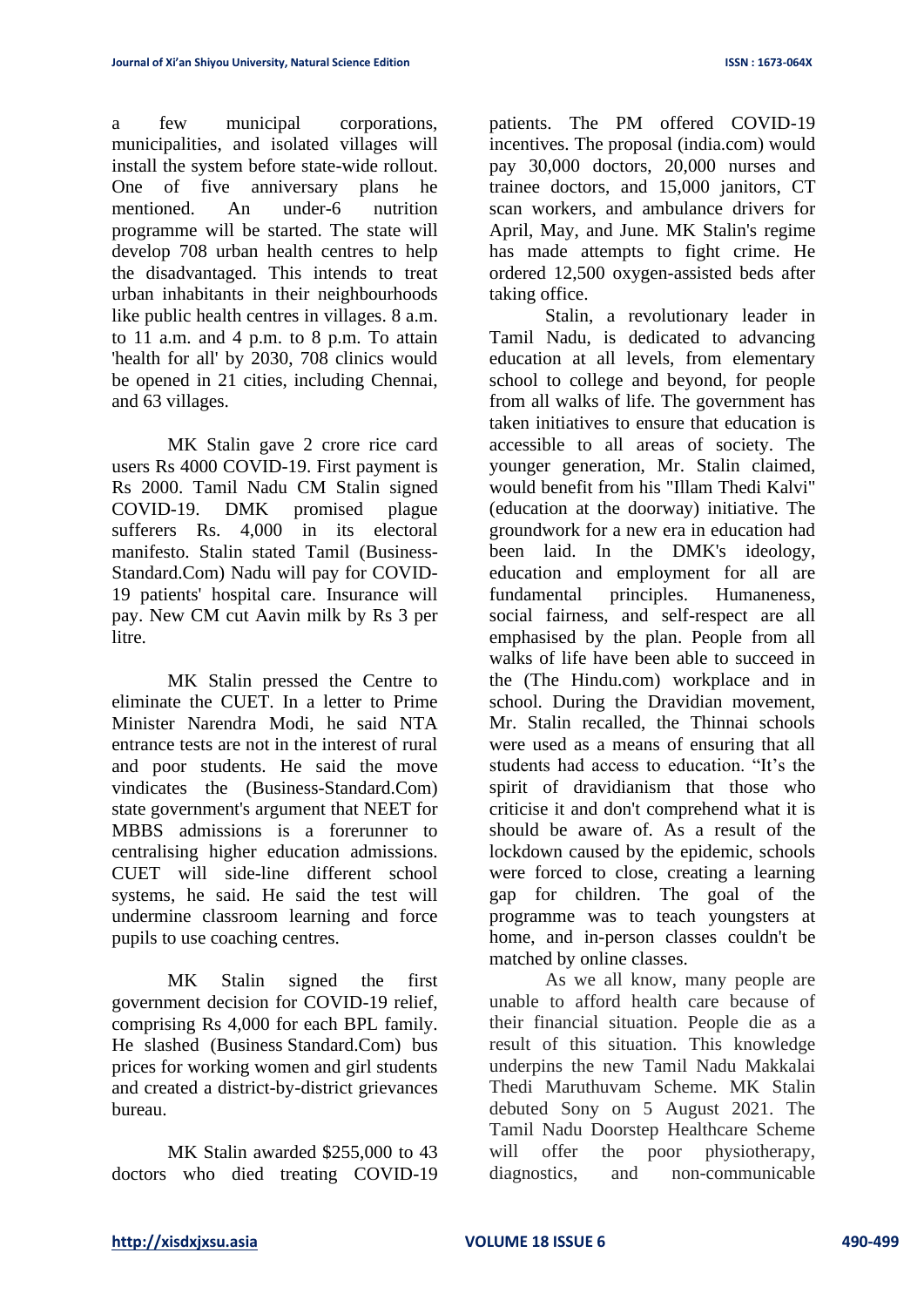disease treatment. This programme aims to give poor people the greatest medicine and treatment for non-communicable diseases at home. The Health Care team will provide Sony medical facilities and medicine to the poor. 1172 health care centres, comprising 189 primary health centres and 50 community health centres, serve the state's seniors. The Tamil Nadu Doorstep Healthcare Scheme provides the best care for the state's poor elderly (Sony).

As a transformative leader, Stalin had another plan. Free breakfasts for government school pupils, a programme to eliminate malnutrition, the creation of high-quality schools, and the building of primary health centres in metropolitan areas are all part of the plans. He explained that the free breakfast programme was put in place based on the fact that many government school pupils skip breakfast because (The Hindu.com) of the long distances they have to travel to get to school and their family's financial circumstances. On all working days, he said, pupils in grades 1 to 5 would be given a free meal. In the second plan, Mr. Stalin explained, the goal was to eradicate malnutrition in Tamil Nadu. The alarming statistic that many youngsters under the age of six are nutritionally inadequate has come to our attention since we took office. Both their weight and height are (The Hindu.com) far too low for their age. We've devised a plan to do medical testing on the children as a result of this, he said. Medical care and nourishment for children were prioritised by the administration, according to the Chief Minister.

Non-Brahmins with training in Hindu rites have been recruited as priests in various temples by the DMK government. Priests from outside the Brahmin community have been barred from performing pujas because of the (Indian Express) influence of their Brahmin superiors. A lady and 24 non-Brahmin priests were named as 'Odhuvars' by the Chief Minister, MK Stalin. Five of the 24 people are members of planned

communities. When men from scheduled communities were initially (Indian Express) appointed as temple priests under the state's administration, history was made.

#### **Conclusion**

There are very few countries in the world that have political parties at the regional level that are as successful as India's regional parties. The Indian society is home to a diverse array of racial, ethnic, cultural, linguistic, religious, and caste communities, all of which have played a significant role in the development and expansion of regional political parties. As a result, the expansion of their influence is congruent with the overall spirit of democracy. In the political system of India, regionalism is one of the heavy weights that bear down on the system. It serves both as a stepping stone and as a pressure strategy in order to establish supremacy, authority, and gain power. By playing a pragmatic role and pursuing a developmental agenda on behalf of the people of Tamil Nadu, MK Stalin was able to earn the reputation as a transformative leader and win the hearts of many people, particularly those from more marginalised segments of society. The people of Tamil Nadu have a great deal of faith in MK Stalin as a leader and his style of governance. The advancement of the state is something that can only be accomplished by the leaders of the state. The people of Tamil voiced their belief that MK Stalin is a transforming leader who is similar to a shepherd. He stands behind the flock, allowing the most nimble members to move out in front, and then the others will follow, not realising that they are being steered from behind the whole time. On Indian soil, elections are held every five years, and at this point, the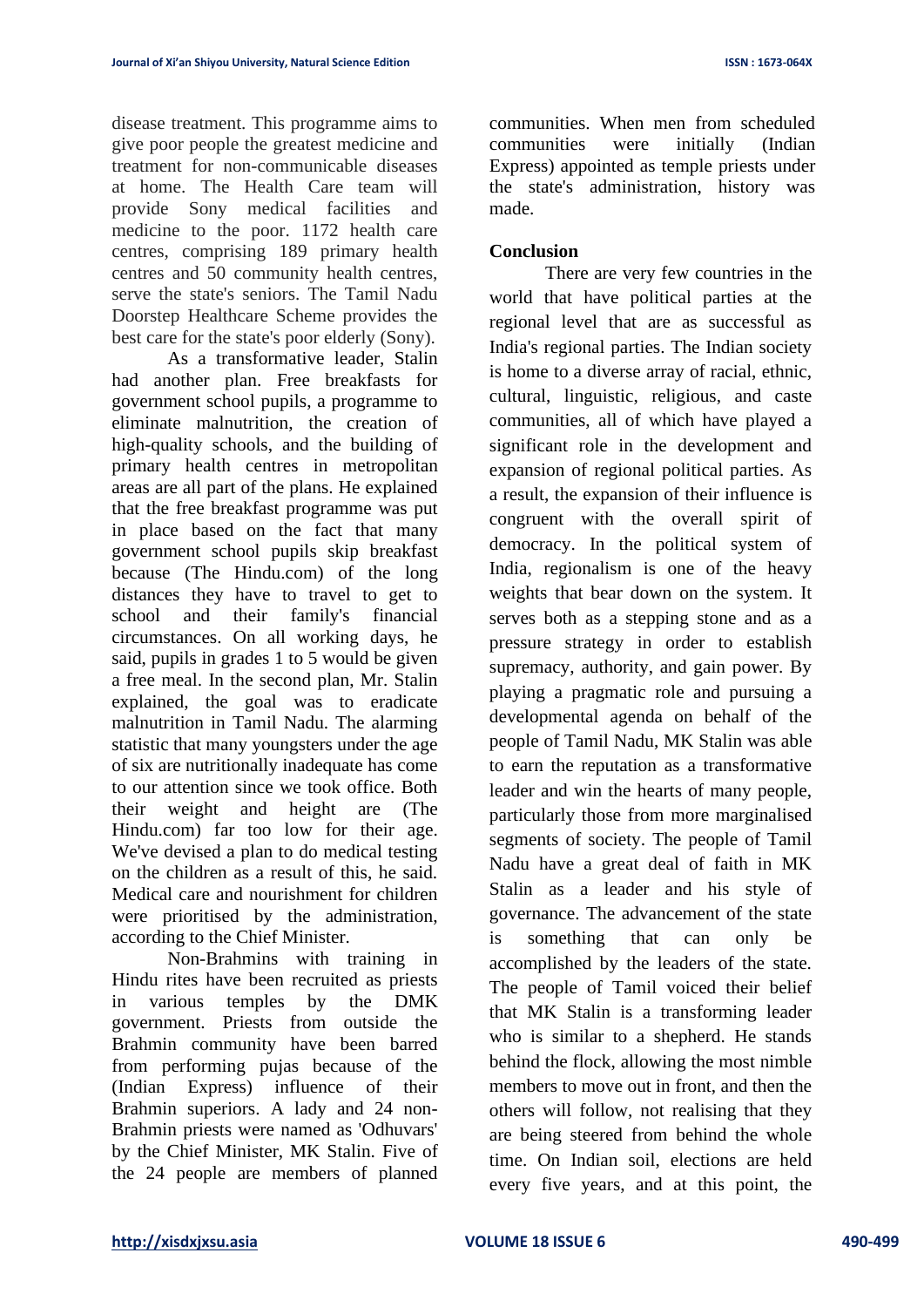question that needs to be answered is whether or not MK Stalin will be able to capture the hearts of people again in the upcoming Lok Sabha election.

#### **Acknowledgement**

I'd want to thank everyone who helped me finish this paper. Dr. Moorthy's thoughtfulness and encouragement helped me organize my piece in a periodappropriate fashion. I should also thank all the researchers and writers who had successfully written papers on a similar topic. Their references and citations helped me complete my work effectively.

# **Conflict of interest and Funding** Nil

#### **References**

- 1. Ackoff, R. L. (1999). Transformational leadership. Strategy & leadership.
- 2. Avolio, B. J., Waldman, D. A., & Yammarino, F. J. (1991). Leading in the 1990s: The four I′ s of transformational leadership. Journal of European industrial training.
- 3. Bass, B. M., & Avolio, B. J. (1993). Transformational leadership: A response to critiques.
- 4. Bass, B. M., Waldman, D. A., Avolio, B. J., & Bebb, M. (1987). Transformational leadership and the falling dominoes effect. Group & Organization Studies, 12(1), 73-87.
- 5. Carless, S. A., Wearing, A. J., & Mann , L. (2000). A short measure of transfor mational leadership. Journal of business and psychology, 14(3), 389- 405.
- 6. Diaz-Saenz, H. R. (2011). Transformational leadership. The SAGE handbook of leadership, 5(1), 299-310.
- 7. Dyson, T., Cassen, R., & Visaria, L. (2005). Twenty-first century India: population, economy, human develop ment, and the environment. OUP Catalogue.
- 8. Gill, M. S. (1998). India: running the world's biggest elections Journal of Democracy, 9(1), 164-168.
- 9. Grendstad, G., & Strand, T. (1999). Or ganizational types and leadership roles. Scandinavian Journal of Management, 15(4), 385-403.
- 10. Indian Express. (2021, August 15). Finally, DMK Govt appoints non-Brahmin temple priests. [Www.Newind](http://www.newindianexpress.com/) [ianexpress.Com.](http://www.newindianexpress.com/) [https://www.newindia](https://www.newindianexpress.com/states/tamil nadu/2021/aug/15/finally dmk govt appointsnon brahmin temple-priests) [nexpress.com/states/tamil](https://www.newindianexpress.com/states/tamil nadu/2021/aug/15/finally dmk govt appointsnon brahmin temple-priests) nadu/2021/a [ug/15/finally](https://www.newindianexpress.com/states/tamil nadu/2021/aug/15/finally dmk govt appointsnon brahmin temple-priests) dmk govt appointsnon br ahmin [temple-priests](https://www.newindianexpress.com/states/tamil nadu/2021/aug/15/finally dmk govt appointsnon brahmin temple-priests) retrieved on o5, March 2022.
- 11. Indian Express. (2022, April 29). Dravidian model is nothing but humanity: MK Stalin. [Www.Newindia](http://www.newindianexpress.com/) [nexpress.Com.](http://www.newindianexpress.com/) [https://www.newindian](https://www.newindianexpress.com/states/tamil nadu/2022/apr/29/dravidian-model-is-nothing-but-humanity-mk-stalin) [express.com/states/tamil](https://www.newindianexpress.com/states/tamil nadu/2022/apr/29/dravidian-model-is-nothing-but-humanity-mk-stalin) nadu/2022/ap [r/29/dravidian-model-is-nothing-but](https://www.newindianexpress.com/states/tamil nadu/2022/apr/29/dravidian-model-is-nothing-but-humanity-mk-stalin)[humanity-mk-stalin](https://www.newindianexpress.com/states/tamil nadu/2022/apr/29/dravidian-model-is-nothing-but-humanity-mk-stalin) retrieved on 15, May 2022.
- 12. Jeyaranjan, J. (2019). Sand and the politics of plunder in Tamil Nadu, India. The Wild East, 92-114. Jeyaranjan, J. (2019). Sand and the politics of plunder in Tamil Nadu, India. The Wild East, 92-114.
- 13. KUMAR, A. (2019). Changing facets of Tamil Nadu Politics: Emergence of Hindu Nationalist Party in Dravidian Land1. International Journal of Applied Social Science, 6, 713-721.
- 14. Manikandan, C., & Wyatt, A. (2019). Political parties and federally structured incentives in Indian politics: the case of the Pattali Makkal Katchi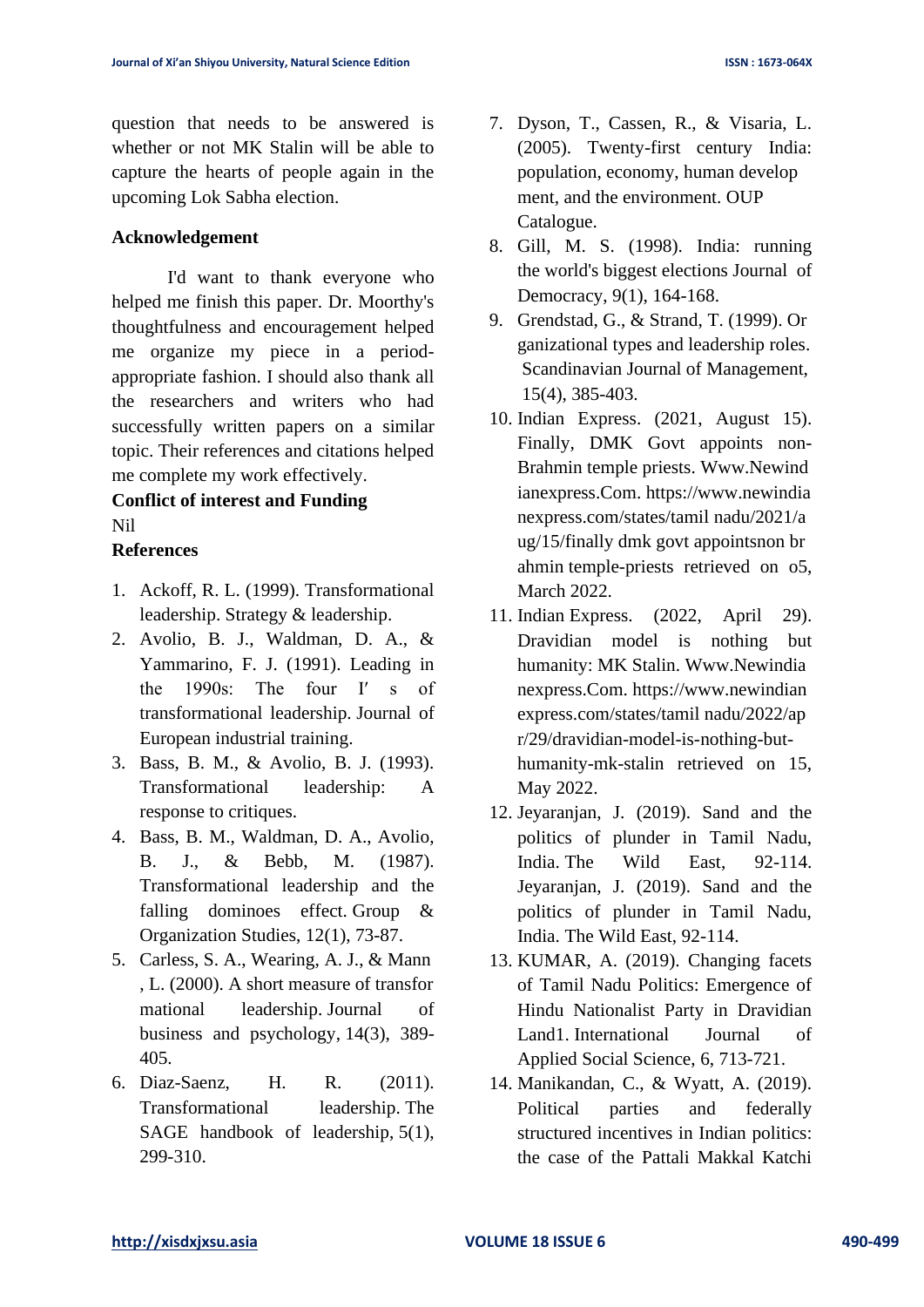(PMK). Contemporary South Asia, 27( 1), 88-102.

- 15. MK Stalin Announces Rs 25 Lakh Compensation Each For Families Of Doctors Who Died Fighting Covid. (20 21, May 12). [Www.India.Com.](http://www.india.com/) [https://](https://www.india.com/tamil-nadu/mk-stalin-announces-rs-25-lakh-compensation-each-for-families-of-doctors-who-died-fighting-covid%20retrieved%20on%2017,may%202022-) [www.india.com/tamil-nadu/mk-stalin](https://www.india.com/tamil-nadu/mk-stalin-announces-rs-25-lakh-compensation-each-for-families-of-doctors-who-died-fighting-covid%20retrieved%20on%2017,may%202022-)[announces-rs-25-lakh-compensation](https://www.india.com/tamil-nadu/mk-stalin-announces-rs-25-lakh-compensation-each-for-families-of-doctors-who-died-fighting-covid%20retrieved%20on%2017,may%202022-)[each-for-families-of-doctors-who-died](https://www.india.com/tamil-nadu/mk-stalin-announces-rs-25-lakh-compensation-each-for-families-of-doctors-who-died-fighting-covid%20retrieved%20on%2017,may%202022-)[fighting-covid retrieved on 17,may](https://www.india.com/tamil-nadu/mk-stalin-announces-rs-25-lakh-compensation-each-for-families-of-doctors-who-died-fighting-covid%20retrieved%20on%2017,may%202022-)  [2022-](https://www.india.com/tamil-nadu/mk-stalin-announces-rs-25-lakh-compensation-each-for-families-of-doctors-who-died-fighting-covid%20retrieved%20on%2017,may%202022-)
- 16. Ondrinaivomvaa. (2022, April 5). "On drinaivom Vaa" campaign. [Www.Ondr](http://www.ondrinaivomvaa.in/En) [inaivomvaa.in/En.](http://www.ondrinaivomvaa.in/En) [https://www.ondrin](https://www.ondrinaivomvaa.in/en%20retrieved%20on%2021) [aivomvaa.in/en retrieved on 21,](https://www.ondrinaivomvaa.in/en%20retrieved%20on%2021) April 2022
- 17. Pal, J., & Panda, A. (2019). Twitter in the 2019 Indian general elections: Trends of use across states and parties. Economic and Political Weekly, 54(51), 1-17.
- 18. Salehzadeh, R. (2017). Which types of leadership styles do followers prefer? A decision tree approach. International Journal of Educational Management.
- 19. Sashkin, M. (2004). Transformational leadership approaches: A review and synthesis.
- 20. Senthil Kumaran. (2021, December 12) Won't rest till Tamil Nadu becomes nu mber 1 in country. [Www.Timesofindia](http://www.timesofindia.com/) [.Com.](http://www.timesofindia.com/) [https://timesofindia.indiatimes.c](https://timesofindia.indiatimes.com/city/salem/wont-rest-till-tn-becomes-no-1-in-country-says-chief-minister%20reterieved%20on%2016) [om/city/salem/wont-rest-till-tn](https://timesofindia.indiatimes.com/city/salem/wont-rest-till-tn-becomes-no-1-in-country-says-chief-minister%20reterieved%20on%2016)[becomes-no-1-in-country-says-chief](https://timesofindia.indiatimes.com/city/salem/wont-rest-till-tn-becomes-no-1-in-country-says-chief-minister%20reterieved%20on%2016)[minister retrieved on 16,](https://timesofindia.indiatimes.com/city/salem/wont-rest-till-tn-becomes-no-1-in-country-says-chief-minister%20reterieved%20on%2016) April 2022.reterived on 11, May 2022.
- 21. Shanmughasunda J. (2022, March 21). Financial assistance scheme will empower girl students: M K Stalin. W ww. Timesotimesofindia.Indiatimes.C omfindia.Indiatimes.Com. [https://times](https://timesofindia.indiatimes.com/city/chennai/financial-assistance-scheme-will-empower girl students m k stalin retrieved%20on%2010) [ofindia.indiatimes.com/city/chennai/fin](https://timesofindia.indiatimes.com/city/chennai/financial-assistance-scheme-will-empower girl students m k stalin retrieved%20on%2010) [ancial-assistance-scheme-will-](https://timesofindia.indiatimes.com/city/chennai/financial-assistance-scheme-will-empower girl students m k stalin retrieved%20on%2010)

[empower](https://timesofindia.indiatimes.com/city/chennai/financial-assistance-scheme-will-empower girl students m k stalin retrieved%20on%2010) girl students m k stalin retrie [ved on 10,](https://timesofindia.indiatimes.com/city/chennai/financial-assistance-scheme-will-empower girl students m k stalin retrieved%20on%2010) May 2022.

- 22. Sony. (2022, May 24). Makkalai Thedi Maruthuvam Scheme 2022. [Www.Pm](http://www.pmkisanyojanalist.in/Makkalai Thedi Maruthuvam Scheme) [kisanyojanalist.in/Makkalai](http://www.pmkisanyojanalist.in/Makkalai Thedi Maruthuvam Scheme) Thedi Mar [uthuvam](http://www.pmkisanyojanalist.in/Makkalai Thedi Maruthuvam Scheme) Scheme. [https://pmkisanyojan](https://pmkisanyojanalist.in/makkalai-thedi-maruthuvam-scheme) [alist.in/makkalai-thedi-maruthuvam](https://pmkisanyojanalist.in/makkalai-thedi-maruthuvam-scheme)[scheme](https://pmkisanyojanalist.in/makkalai-thedi-maruthuvam-scheme) retrieved on 28, May 2022.
- 23. Special Correspondent. (2021, August 28). Do not indulge in praise: CM. [www.Thehindu.Com.](http://www.thehindu.com/) [https://www.the](https://www.thehindu.com/news/national/tamil-nadu/do-not-indulge-in-praise-cm/article36146867%20reterived%20on%2005) [hindu.com/news/national/tamil](https://www.thehindu.com/news/national/tamil-nadu/do-not-indulge-in-praise-cm/article36146867%20reterived%20on%2005)[nadu/do-not-indulge-in-praise](https://www.thehindu.com/news/national/tamil-nadu/do-not-indulge-in-praise-cm/article36146867%20reterived%20on%2005)[cm/article36146867 retrieved on 05,](https://www.thehindu.com/news/national/tamil-nadu/do-not-indulge-in-praise-cm/article36146867%20reterived%20on%2005) May 2022.
- 24. Special Correspondent. (2022, May 7). Stalin announces free breakfast for students. [Www.Thehindu.Com.](http://www.thehindu.com/) [https://](https://www.thehindu.com/news/national/tamil nadu/stalin announces-five-new-schemes) [www.thehindu.com/news/national/tami](https://www.thehindu.com/news/national/tamil nadu/stalin announces-five-new-schemes) l nadu/stalin [announces-five-new](https://www.thehindu.com/news/national/tamil nadu/stalin announces-five-new-schemes)[schemes](https://www.thehindu.com/news/national/tamil nadu/stalin announces-five-new-schemes) retrieved on 27, May 2022.
- 25. Special Correspondent. (2021, October 27). CM launches 'Illam Thedi Kalvi' scheme. [Www.Thehindu.Com.](http://www.thehindu.com/) [https://](https://www.thehindu.com/news/national/tamil-nadu/cm-launches-illam-thedi-kalvi-scheme) [www.thehindu.com/news/national/tami](https://www.thehindu.com/news/national/tamil-nadu/cm-launches-illam-thedi-kalvi-scheme) [l-nadu/cm-launches-illam-thedi-kalvi](https://www.thehindu.com/news/national/tamil-nadu/cm-launches-illam-thedi-kalvi-scheme)[scheme](https://www.thehindu.com/news/national/tamil-nadu/cm-launches-illam-thedi-kalvi-scheme) retrieved on 9th, May 2022.
- 26. Stalin: Will take Delhi schools' model to TN. (2021, May 26). [Www.Hindust](http://Www.Hindustantimes Com) [antimes](http://Www.Hindustantimes Com) Com. [https://www.hindustanti](https://www.hindustantimes.com/india-news/stalin-will-take-delhi-schools-model%20reterieved%20on%2011) [mes.com/india-news/stalin-will-take](https://www.hindustantimes.com/india-news/stalin-will-take-delhi-schools-model%20reterieved%20on%2011)[delhi-schools-model retrieved on 11,](https://www.hindustantimes.com/india-news/stalin-will-take-delhi-schools-model%20reterieved%20on%2011) May 2022
- 27. Tamil Nadu CM Stalin extends Rs 4,000 Covid-19 assistance scheme. (2021, May 18). [Www.Business](http://Www.Business Standard.Com) Stand [ard.Com.](http://Www.Business Standard.Com) [https://www.business](https://www.business standard.com/article/current-affairs/tamil-nadu-cm-stalin-extends-rs-4-000-covid-19-assistance-scheme) standar [d.com/article/current-affairs/tamil](https://www.business standard.com/article/current-affairs/tamil-nadu-cm-stalin-extends-rs-4-000-covid-19-assistance-scheme)[nadu-cm-stalin-extends-rs-4-000](https://www.business standard.com/article/current-affairs/tamil-nadu-cm-stalin-extends-rs-4-000-covid-19-assistance-scheme) [covid-19-assistance-scheme](https://www.business standard.com/article/current-affairs/tamil-nadu-cm-stalin-extends-rs-4-000-covid-19-assistance-scheme) retrieved on 19, April 2022.
- 28. TN CM Stalin terms CUET "regressive ", asks PM Modi to scrap proposal. (20 22, April 6). [Www.Business](http://Www.Business Standard.Com) Standard.